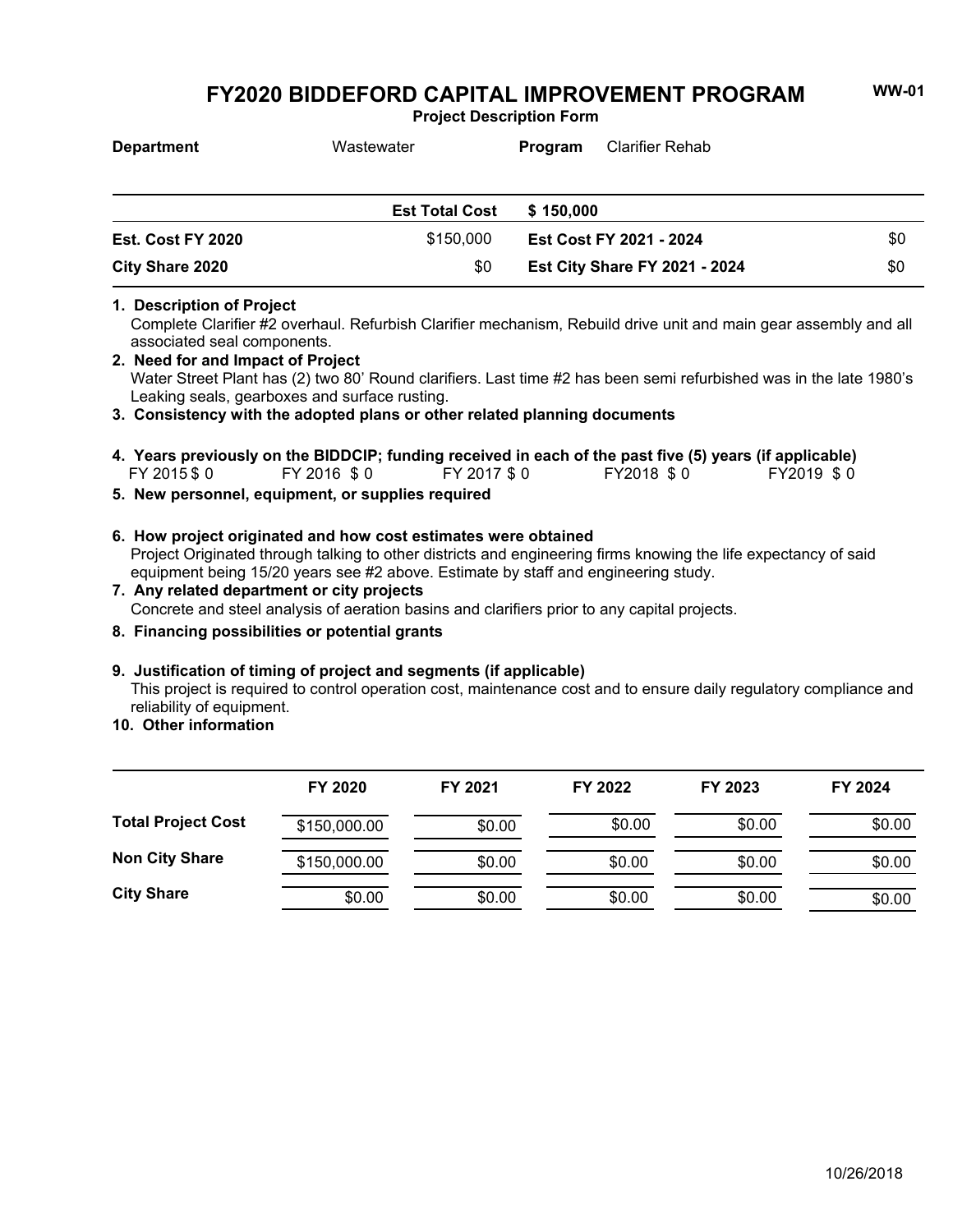**Project Description Form**

| <b>Department</b>                                                         | Wastewater                                                                                                                             | Program     | <b>CSO Separation Project, Center Street</b> |                     |
|---------------------------------------------------------------------------|----------------------------------------------------------------------------------------------------------------------------------------|-------------|----------------------------------------------|---------------------|
|                                                                           | <b>Est Total Cost</b>                                                                                                                  | \$1,100,000 |                                              |                     |
| Est. Cost FY 2020                                                         | \$1,100,000                                                                                                                            |             | Est Cost FY 2021 - 2024                      | \$0                 |
| <b>City Share 2020</b>                                                    | \$0                                                                                                                                    |             | <b>Est City Share FY 2021 - 2024</b>         | \$0                 |
| 1. Description of Project<br><b>CSO Separation project</b>                |                                                                                                                                        |             |                                              |                     |
| 2. Need for and Impact of Project<br>required by CSO Master Plan Phase II |                                                                                                                                        |             |                                              |                     |
| CSO Master Plan Phase II                                                  | 3. Consistency with the adopted plans or other related planning documents                                                              |             |                                              |                     |
| FY 2015 \$0                                                               | 4. Years previously on the BIDDCIP; funding received in each of the past five (5) years (if applicable)<br>FY 2016 \$0<br>FY 2017 \$ 0 |             | FY2018 \$0                                   | FY2019 \$ 1,035,000 |
| Consultants/contractors                                                   | 5. New personnel, equipment, or supplies required                                                                                      |             |                                              |                     |
| Staff and consultant                                                      | 6. How project originated and how cost estimates were obtained                                                                         |             |                                              |                     |
| 7. Any related department or city projects                                |                                                                                                                                        |             |                                              |                     |
| MeDEP SRF loan                                                            | 8. Financing possibilities or potential grants                                                                                         |             |                                              |                     |
|                                                                           | 9. Justification of timing of project and segments (if applicable)                                                                     |             |                                              |                     |
| 10. Other information                                                     | Flow reduction/separation required by CSO Master Plan Phase II                                                                         |             |                                              |                     |
|                                                                           |                                                                                                                                        |             |                                              |                     |
|                                                                           |                                                                                                                                        |             |                                              |                     |

|                           | FY 2020        | FY 2021 | FY 2022 | FY 2023 | FY 2024 |
|---------------------------|----------------|---------|---------|---------|---------|
| <b>Total Project Cost</b> | \$1,100,000.00 | \$0.00  | \$0.00  | \$0.00  | \$0.00  |
| <b>Non City Share</b>     | \$1,100,000.00 | \$0.00  | \$0.00  | \$0.00  | \$0.00  |
| <b>City Share</b>         | \$0.00         | \$0.00  | \$0.00  | \$0.00  | \$0.00  |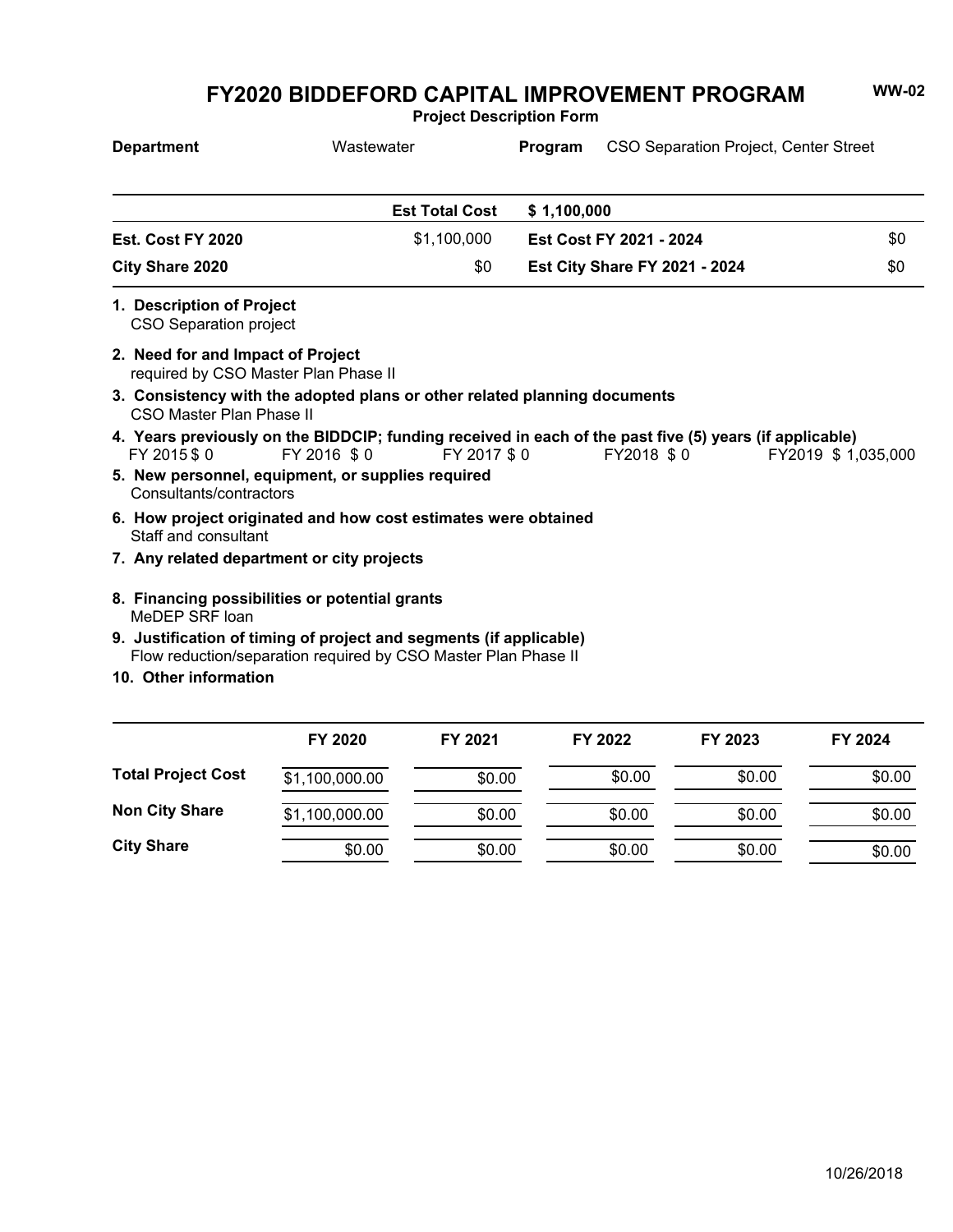**Project Description Form**

| <b>Department</b>                                                  | Wastewater                                                                                                                            |                       | Program     |                                      | CSO Separation Project, Lower Main Street |
|--------------------------------------------------------------------|---------------------------------------------------------------------------------------------------------------------------------------|-----------------------|-------------|--------------------------------------|-------------------------------------------|
|                                                                    |                                                                                                                                       | <b>Est Total Cost</b> | \$2,000,000 |                                      |                                           |
| Est. Cost FY 2020                                                  |                                                                                                                                       | \$0                   |             | Est Cost FY 2021 - 2024              | \$2,000,000                               |
| <b>City Share 2020</b>                                             |                                                                                                                                       | \$0                   |             | <b>Est City Share FY 2021 - 2024</b> | \$0                                       |
| 1. Description of Project<br>CSO Separation project Ifred to water |                                                                                                                                       |                       |             |                                      |                                           |
| 2. Need for and Impact of Project                                  | flow reduction is required by CSO Master Plan Phase II                                                                                |                       |             |                                      |                                           |
| CSO Master Plan Phase II                                           | 3. Consistency with the adopted plans or other related planning documents                                                             |                       |             |                                      |                                           |
| FY 2015 \$0                                                        | 4. Years previously on the BIDDCIP; funding received in each of the past five (5) years (if applicable)<br>FY 2016 \$0                | FY 2017 \$0           |             | FY2018 \$0                           | FY2019 \$760,000                          |
| Consultants/contractors                                            | 5. New personnel, equipment, or supplies required                                                                                     |                       |             |                                      |                                           |
| Staff and consultant                                               | 6. How project originated and how cost estimates were obtained                                                                        |                       |             |                                      |                                           |
| 7. Any related department or city projects                         |                                                                                                                                       |                       |             |                                      |                                           |
| MeDEP CWSRF loan                                                   | 8. Financing possibilities or potential grants                                                                                        |                       |             |                                      |                                           |
|                                                                    | 9. Justification of timing of project and segments (if applicable)<br>Flow reduction/separation required by CSO Master Plan Phase II, |                       |             |                                      |                                           |
| 10. Other information                                              |                                                                                                                                       |                       |             |                                      |                                           |

|                           | FY 2020 | FY 2021        | FY 2022 | FY 2023 | FY 2024 |
|---------------------------|---------|----------------|---------|---------|---------|
| <b>Total Project Cost</b> | \$0.00  | \$2,000,000.00 | \$0.00  | \$0.00  | \$0.00  |
| <b>Non City Share</b>     | \$0.00  | \$2,000,000.00 | \$0.00  | \$0.00  | \$0.00  |
| <b>City Share</b>         | \$0.00  | \$0.00         | \$0.00  | \$0.00  | \$0.00  |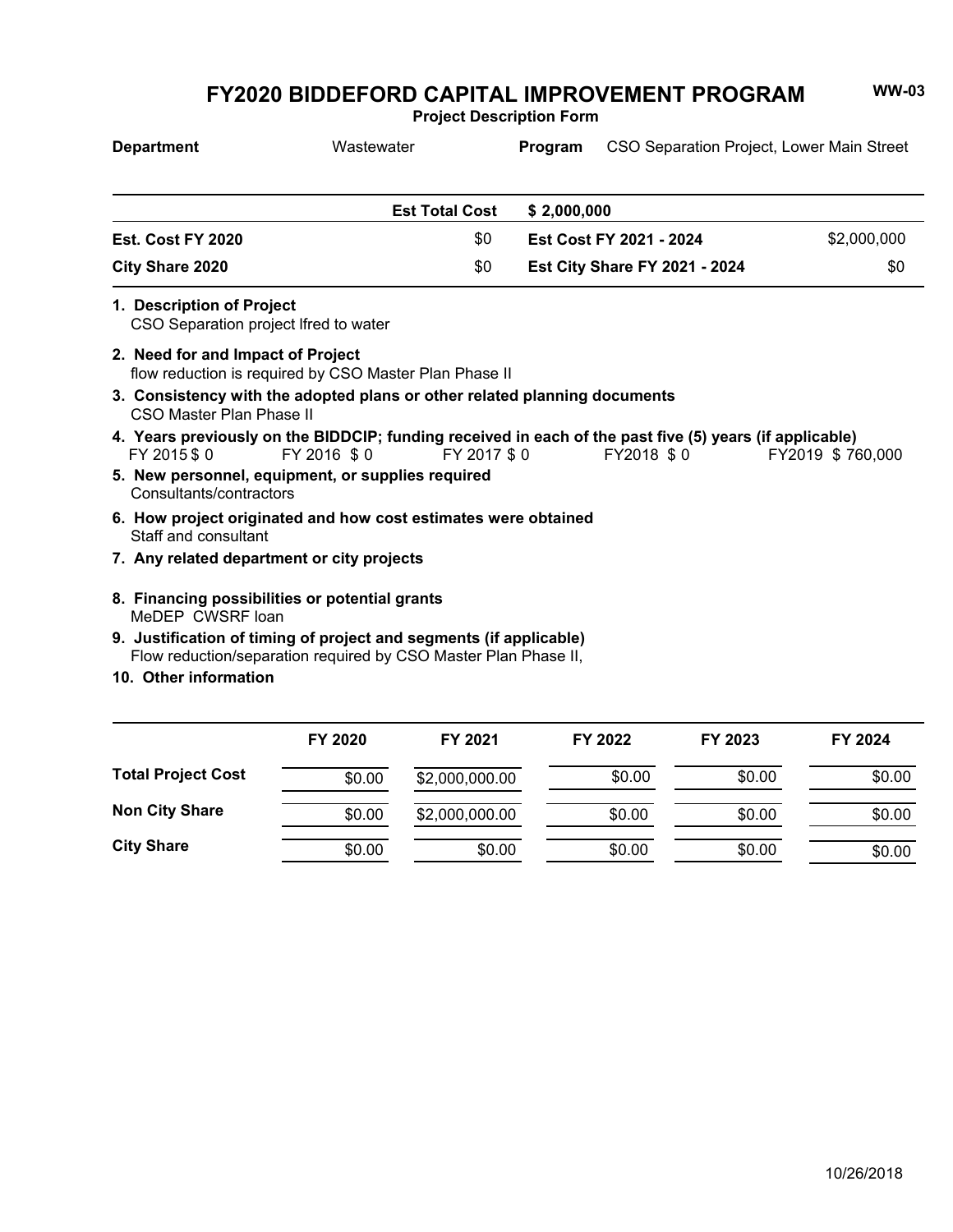**Project Description Form**

| <b>Department</b>                                                  | Wastewater                                                                              | Program     | CSO Separation Project, Pool and Foss<br><b>Street</b>                                                                |                  |
|--------------------------------------------------------------------|-----------------------------------------------------------------------------------------|-------------|-----------------------------------------------------------------------------------------------------------------------|------------------|
|                                                                    | <b>Est Total Cost</b>                                                                   | \$1,300,000 |                                                                                                                       |                  |
| Est. Cost FY 2020                                                  | \$1,300,000                                                                             |             | Est Cost FY 2021 - 2024                                                                                               | \$0              |
| <b>City Share 2020</b>                                             | \$0                                                                                     |             | <b>Est City Share FY 2021 - 2024</b>                                                                                  | \$0              |
| 1. Description of Project<br><b>CSO Separation project</b>         |                                                                                         |             |                                                                                                                       |                  |
| 2. Need for and Impact of Project                                  | flow reduction is required by CSO Master Plan Phase II                                  |             |                                                                                                                       |                  |
| <b>CSO Master Plan Phase II</b>                                    | 3. Consistency with the adopted plans or other related planning documents               |             |                                                                                                                       |                  |
| FY 2015 \$0                                                        | FY 2016 \$0<br>FY 2017 \$0                                                              |             | 4. Years previously on the BIDDCIP; funding received in each of the past five (5) years (if applicable)<br>FY2018 \$0 | FY2019 \$850,000 |
| Consultants/contractors                                            | 5. New personnel, equipment, or supplies required                                       |             |                                                                                                                       |                  |
| Staff and consultant                                               | 6. How project originated and how cost estimates were obtained                          |             |                                                                                                                       |                  |
| 7. Any related department or city projects                         |                                                                                         |             |                                                                                                                       |                  |
| 8. Financing possibilities or potential grants<br>MeDEP CWSRF loan |                                                                                         |             |                                                                                                                       |                  |
|                                                                    | 9. Justification of timing of project and segments (if applicable)                      |             |                                                                                                                       |                  |
| 10. Other information                                              | Flow reduction/separation required by CSO Master Plan Phase II, PACTS road project 2018 |             |                                                                                                                       |                  |
|                                                                    |                                                                                         |             |                                                                                                                       |                  |

|                           | FY 2020        | FY 2021 | FY 2022 | FY 2023 | FY 2024 |
|---------------------------|----------------|---------|---------|---------|---------|
| <b>Total Project Cost</b> | \$1,300,000.00 | \$0.00  | \$0.00  | \$0.00  | \$0.00  |
| <b>Non City Share</b>     | \$1,300,000.00 | \$0.00  | \$0.00  | \$0.00  | \$0.00  |
| <b>City Share</b>         | \$0.00         | \$0.00  | \$0.00  | \$0.00  | \$0.00  |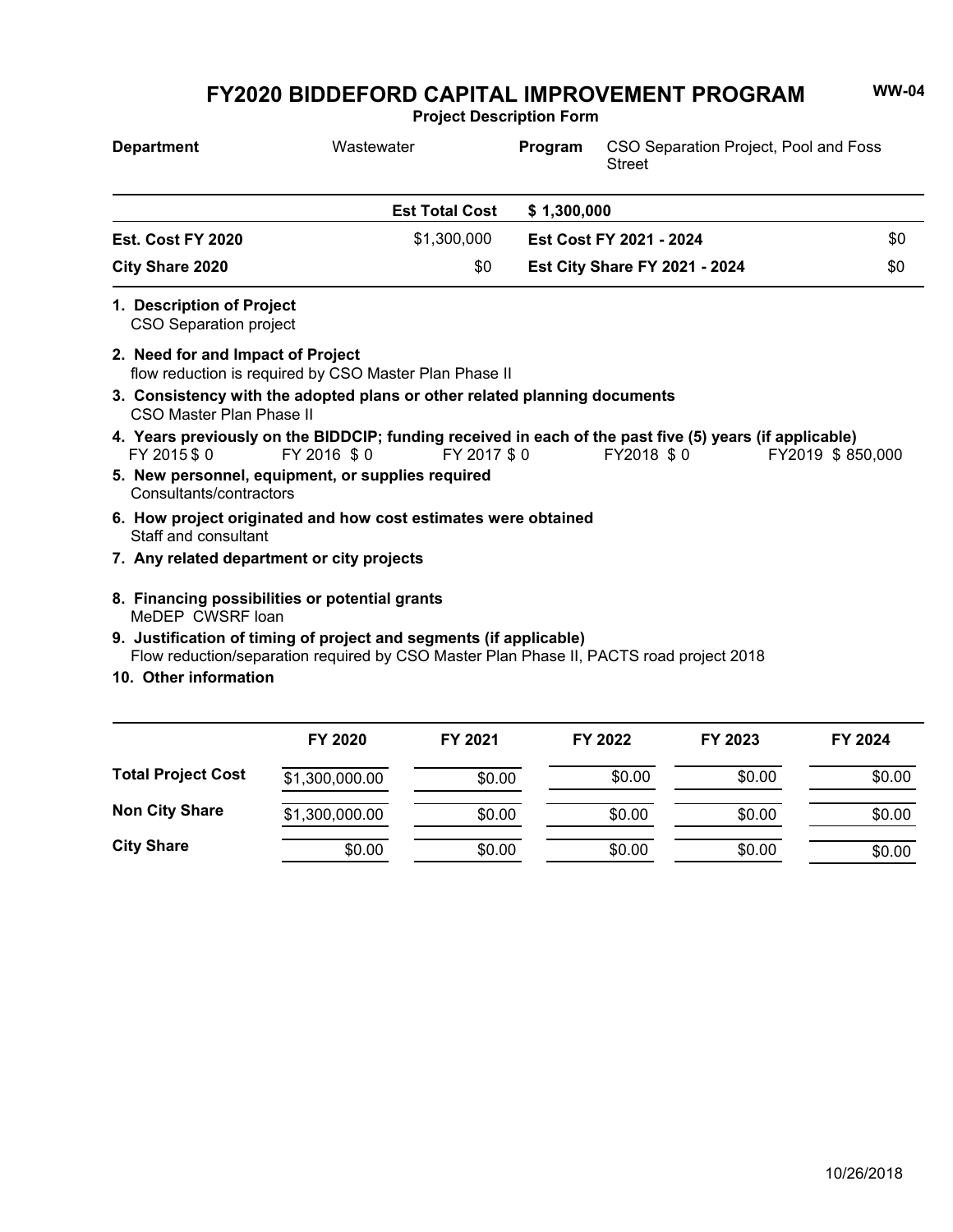**Project Description Form**

| <b>Department</b>                                                                                                                     | Wastewater            | Program   | CSO Phase III Master Plan            |                   |
|---------------------------------------------------------------------------------------------------------------------------------------|-----------------------|-----------|--------------------------------------|-------------------|
|                                                                                                                                       | <b>Est Total Cost</b> | \$240,000 |                                      |                   |
| Est. Cost FY 2020                                                                                                                     | \$120,000             |           | Est Cost FY 2021 - 2024              | \$120,000         |
| <b>City Share 2020</b>                                                                                                                | \$0                   |           | <b>Est City Share FY 2021 - 2024</b> | \$0               |
| 1. Description of Project<br>CSO Phase III Master Plan                                                                                |                       |           |                                      |                   |
| 2. Need for and Impact of Project<br>required by CSO Master Plan Phase II                                                             |                       |           |                                      |                   |
| 3. Consistency with the adopted plans or other related planning documents<br>required by the CSO Master Plan Phase II                 |                       |           |                                      |                   |
| 4. Years previously on the BIDDCIP; funding received in each of the past five (5) years (if applicable)<br>FY 2016 \$0<br>FY 2015 \$0 | FY 2017 \$0           |           | FY2018 \$0                           | FY2019 \$ 115,000 |
| 5. New personnel, equipment, or supplies required<br>Consultants                                                                      |                       |           |                                      |                   |
| 6. How project originated and how cost estimates were obtained                                                                        |                       |           |                                      |                   |
| 7. Any related department or city projects                                                                                            |                       |           |                                      |                   |
| 8. Financing possibilities or potential grants                                                                                        |                       |           |                                      |                   |
| 9. Justification of timing of project and segments (if applicable)<br>Required by CSO Master Plan Phase II                            |                       |           |                                      |                   |
| 10. Other information                                                                                                                 |                       |           |                                      |                   |

|                           | FY 2020      | FY 2021      | FY 2022 | FY 2023 | FY 2024 |
|---------------------------|--------------|--------------|---------|---------|---------|
| <b>Total Project Cost</b> | \$120,000.00 | \$120,000.00 | \$0.00  | \$0.00  | \$0.00  |
| <b>Non City Share</b>     | \$120,000.00 | \$120,000.00 | \$0.00  | \$0.00  | \$0.00  |
| <b>City Share</b>         | \$0.00       | \$0.00       | \$0.00  | \$0.00  | \$0.00  |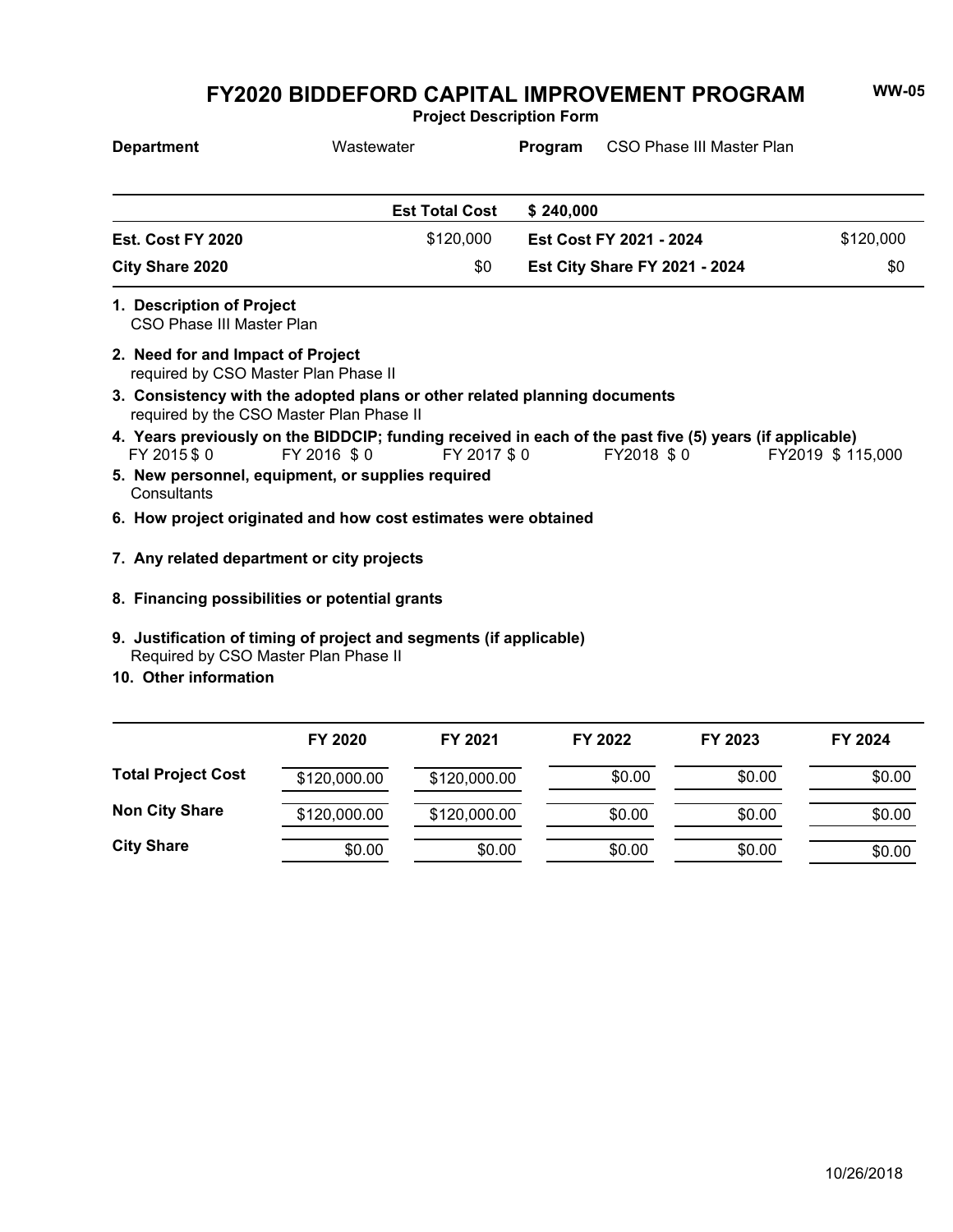**Project Description Form**

| <b>Department</b>                                                                                            | Wastewater            |             | Program     | CSO Storage Tank, Horrigan's Court Area                                                                               |             |
|--------------------------------------------------------------------------------------------------------------|-----------------------|-------------|-------------|-----------------------------------------------------------------------------------------------------------------------|-------------|
|                                                                                                              | <b>Est Total Cost</b> |             | \$2,600,000 |                                                                                                                       |             |
| Est. Cost FY 2020                                                                                            |                       | \$0         |             | Est Cost FY 2021 - 2024                                                                                               | \$2,600,000 |
| <b>City Share 2020</b>                                                                                       |                       | \$0         |             | <b>Est City Share FY 2021 - 2024</b>                                                                                  | \$0         |
| 1. Description of Project<br><b>CSO Storage Tank</b>                                                         |                       |             |             |                                                                                                                       |             |
| 2. Need for and Impact of Project<br>required by CSO Master Plan Phase II                                    |                       |             |             |                                                                                                                       |             |
| 3. Consistency with the adopted plans or other related planning documents<br><b>CSO Master Plan Phase II</b> |                       |             |             |                                                                                                                       |             |
| FY 2015 \$0                                                                                                  | FY 2016 \$0           | FY 2017 \$0 |             | 4. Years previously on the BIDDCIP; funding received in each of the past five (5) years (if applicable)<br>FY2018 \$0 | FY2019 \$0  |
| 5. New personnel, equipment, or supplies required<br>Consultants/contractors                                 |                       |             |             |                                                                                                                       |             |
| 6. How project originated and how cost estimates were obtained<br>Staff and consultant                       |                       |             |             |                                                                                                                       |             |
| 7. Any related department or city projects                                                                   |                       |             |             |                                                                                                                       |             |
| 8. Financing possibilities or potential grants<br>MeDEP SRF loan                                             |                       |             |             |                                                                                                                       |             |
| 9. Justification of timing of project and segments (if applicable)<br>Required by CSO Master Plan Phase II   |                       |             |             |                                                                                                                       |             |
| 10. Other information                                                                                        |                       |             |             |                                                                                                                       |             |
|                                                                                                              |                       |             |             |                                                                                                                       |             |

|                           | FY 2020 | FY 2021        | FY 2022      | FY 2023 | FY 2024 |
|---------------------------|---------|----------------|--------------|---------|---------|
| <b>Total Project Cost</b> | \$0.00  | \$2,000,000.00 | \$600,000.00 | \$0.00  | \$0.00  |
| <b>Non City Share</b>     | \$0.00  | \$2,000,000.00 | \$600,000.00 | \$0.00  | \$0.00  |
| <b>City Share</b>         | \$0.00  | \$0.00         | \$0.00       | \$0.00  | \$0.00  |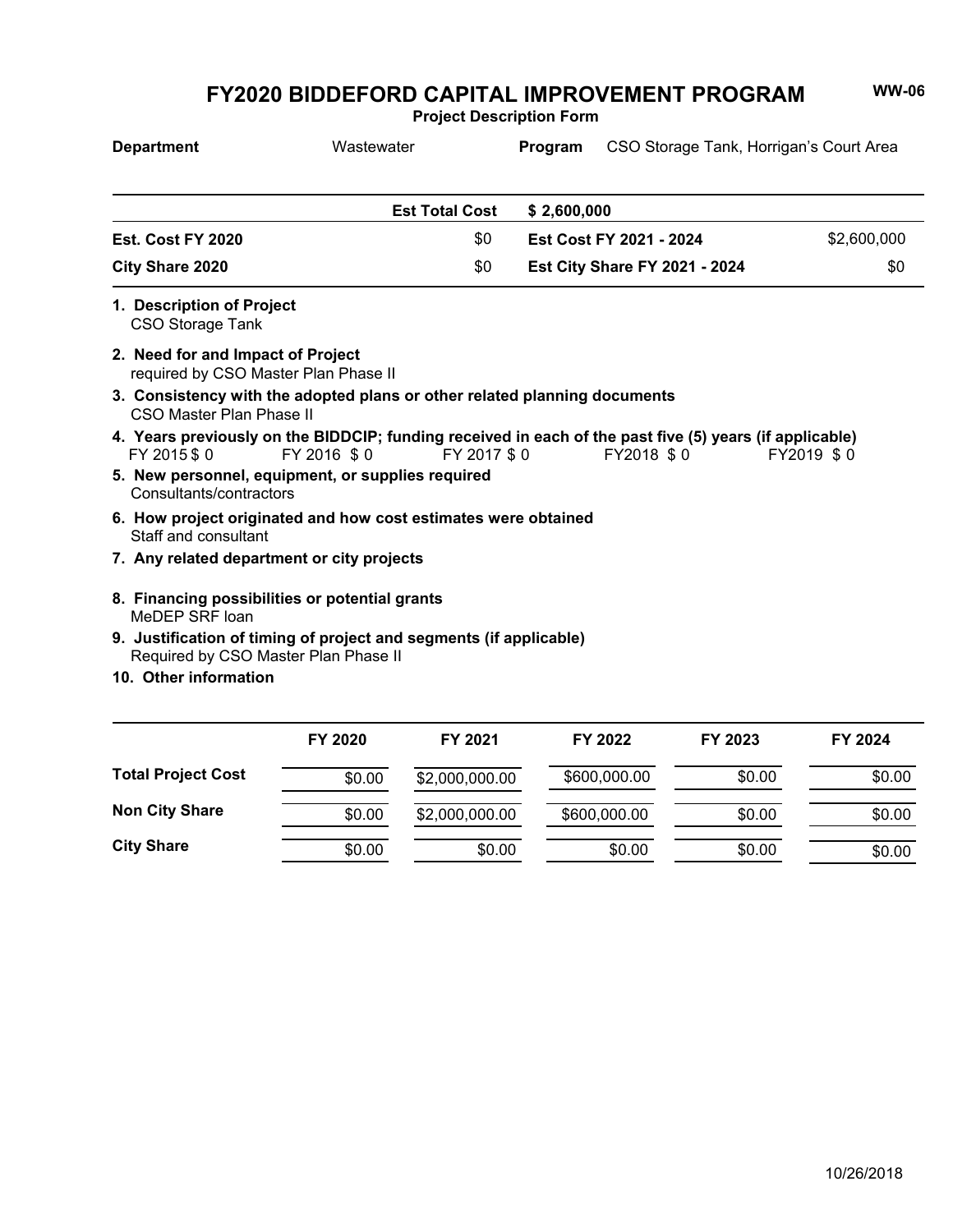**Project Description Form**

| <b>Department</b> | Wastewater            | Disinfection System Installation<br><b>Program</b> |                         |             |
|-------------------|-----------------------|----------------------------------------------------|-------------------------|-------------|
|                   |                       |                                                    |                         |             |
|                   | <b>Est Total Cost</b> | \$1.100.000                                        |                         |             |
| Est. Cost FY 2020 | \$0                   |                                                    | Est Cost FY 2021 - 2024 | \$1,100,000 |
| City Share 2020   | \$0                   | <b>Est City Share FY 2021 - 2024</b>               |                         | \$0         |

**1. Description of Project**

Install new Disinfection System

Go to Ultraviolet system and fade away from chemical. **2. Need for and Impact of Project**

**3. Consistency with the adopted plans or other related planning documents**

- FY 2015 \$ 0 FY 2016 \$ 0 FY 2017 \$ 0 FY2018 \$ 0 FY2019 \$ 0 **4. Years previously on the BIDDCIP; funding received in each of the past five (5) years (if applicable)**
- **5. New personnel, equipment, or supplies required**
- Cost estimates by staff. Originated by discontinuing chemical cost and discharging chemicals to the Saco river. **6. How project originated and how cost estimates were obtained**
- **7. Any related department or city projects**
- **8. Financing possibilities or potential grants**

### **9. Justification of timing of project and segments (if applicable)**

Not knowing the cost of chemical in the future could be a large savings. Not knowing Regulations in the future get away from discharging chemical's to the river.

**10. Other information**

|                           | FY 2020 | FY 2021      | FY 2022      | FY 2023 | FY 2024 |
|---------------------------|---------|--------------|--------------|---------|---------|
| <b>Total Project Cost</b> | \$0.00  | \$500,000.00 | \$600,000.00 | \$0.00  | \$0.00  |
| <b>Non City Share</b>     | \$0.00  | \$500,000.00 | \$600,000.00 | \$0.00  | \$0.00  |
| <b>City Share</b>         | \$0.00  | \$0.00       | \$0.00       | \$0.00  | \$0.00  |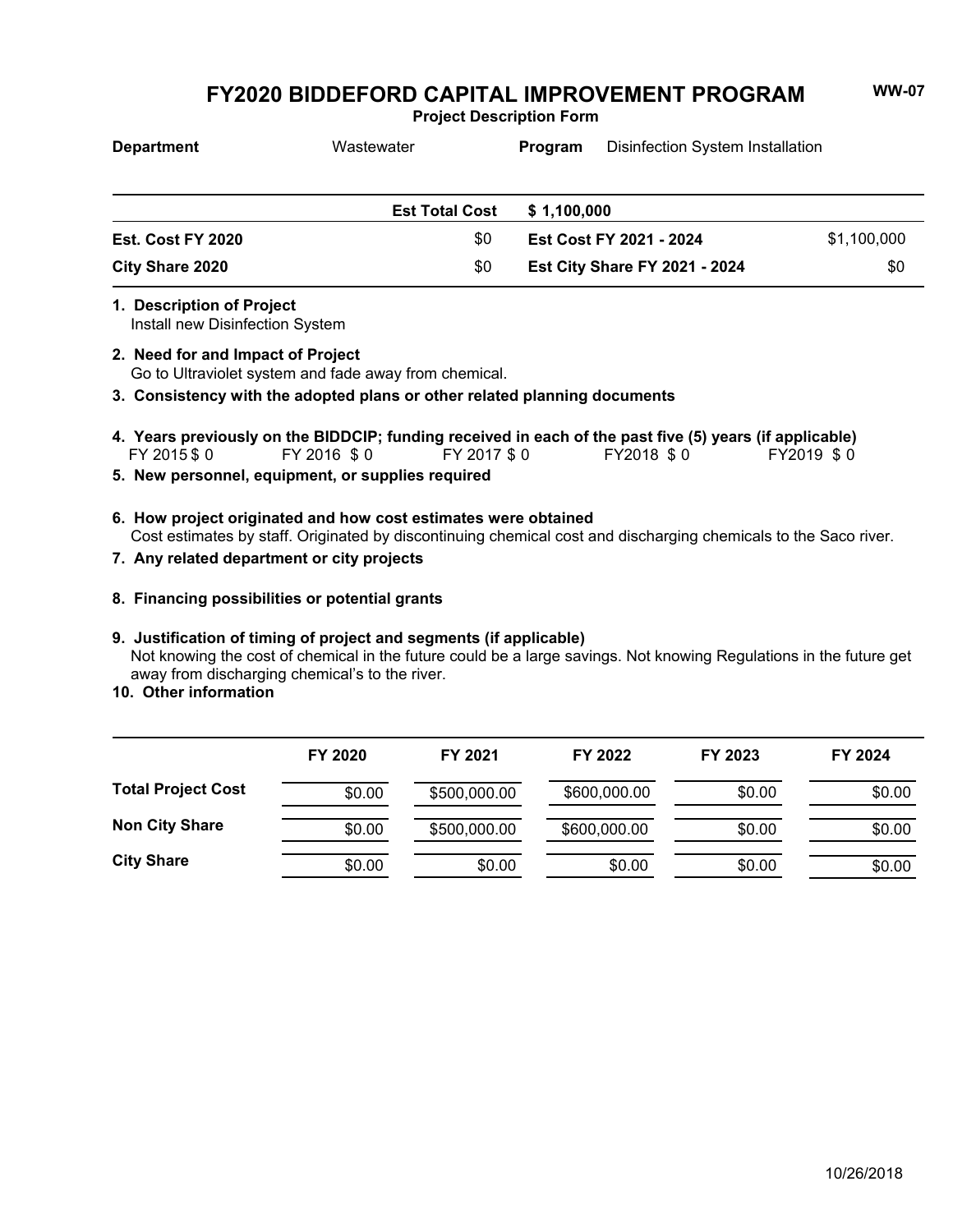**Project Description Form**

| <b>Department</b> | Wastewater                   | Program                              | <b>Effluent Pumping Station Installation</b> |           |
|-------------------|------------------------------|--------------------------------------|----------------------------------------------|-----------|
|                   |                              |                                      |                                              |           |
| Est. Cost FY 2020 | <b>Est Total Cost</b><br>\$0 | \$950,000                            | Est Cost FY 2021 - 2024                      | \$950,000 |
| City Share 2020   | \$0                          | <b>Est City Share FY 2021 - 2024</b> |                                              | \$0       |

### **1. Description of Project**

Install new Effluent Pumping station.

- The need is because higher receiving water levels in the river allowing gravity going out from the plant to back up into the Aeration basins and clarifiers. **2. Need for and Impact of Project**
- **3. Consistency with the adopted plans or other related planning documents**
- FY 2015 \$ 0 FY 2016 \$ 0 FY 2017 \$ 0 FY2018 \$ 0 FY2019 \$ 0 **4. Years previously on the BIDDCIP; funding received in each of the past five (5) years (if applicable)**
- **5. New personnel, equipment, or supplies required**
- Cost estimates by staff. Originated by rising water levels. **6. How project originated and how cost estimates were obtained**
- **7. Any related department or city projects**
- **8. Financing possibilities or potential grants**

### **9. Justification of timing of project and segments (if applicable)**

Not knowing how the receiving water levels will continue to change the need to force the treated water out of the plant is a must.

**10. Other information**

|                           | FY 2020 | FY 2021 | FY 2022      | FY 2023      | FY 2024 |
|---------------------------|---------|---------|--------------|--------------|---------|
| <b>Total Project Cost</b> | \$0.00  | \$0.00  | \$475,000.00 | \$475,000.00 | \$0.00  |
| <b>Non City Share</b>     | \$0.00  | \$0.00  | \$475,000.00 | \$475,000.00 | \$0.00  |
| <b>City Share</b>         | \$0.00  | \$0.00  | \$0.00       | \$0.00       | \$0.00  |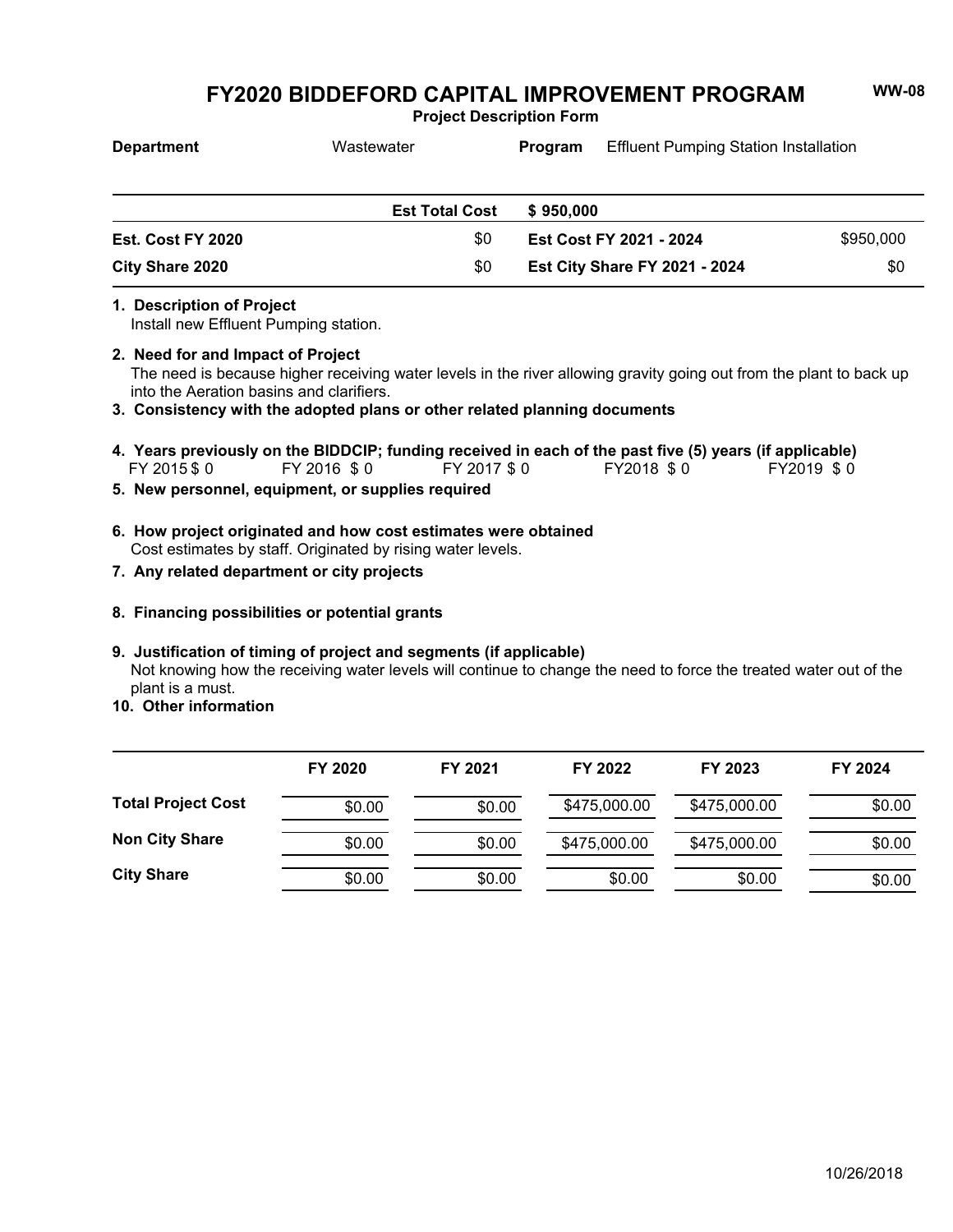**Project Description Form**

| <b>Department</b>                                             | Wastewater                                                                                                                                                                                                                                                           | Program     | <b>Elm Street Pump Station</b>       |             |
|---------------------------------------------------------------|----------------------------------------------------------------------------------------------------------------------------------------------------------------------------------------------------------------------------------------------------------------------|-------------|--------------------------------------|-------------|
|                                                               | <b>Est Total Cost</b>                                                                                                                                                                                                                                                | \$5,000,000 |                                      |             |
| Est. Cost FY 2020                                             | \$2,500,000                                                                                                                                                                                                                                                          |             | Est Cost FY 2021 - 2024              | \$2,500,000 |
| City Share 2020                                               | \$0                                                                                                                                                                                                                                                                  |             | <b>Est City Share FY 2021 - 2024</b> | \$0         |
| 1. Description of Project                                     | New Pump station on Elm Street at River                                                                                                                                                                                                                              |             |                                      |             |
| 2. Need for and Impact of Project<br>CSO Master Plan Phase II | to remove portions of wastewater flow from Horrigan's Court Pump Station by pumping to Main Street sewer, flow<br>reduction required by CSO Master Plan Phase II to reduce CSO overflow<br>3. Consistency with the adopted plans or other related planning documents |             |                                      |             |
| FY 2015 \$0                                                   | 4. Years previously on the BIDDCIP; funding received in each of the past five (5) years (if applicable)<br>FY 2016 \$0<br>FY 2017 \$0                                                                                                                                |             | FY2018 \$0                           | FY2019 \$0  |
| Consultants/contractors                                       | 5. New personnel, equipment, or supplies required                                                                                                                                                                                                                    |             |                                      |             |
| Staff, consultants                                            | 6. How project originated and how cost estimates were obtained                                                                                                                                                                                                       |             |                                      |             |
|                                                               | 7. Any related department or city projects                                                                                                                                                                                                                           |             |                                      |             |
| MeDEP CWSRF Loan, CSO bond                                    | 8. Financing possibilities or potential grants                                                                                                                                                                                                                       |             |                                      |             |
| 10. Other information                                         | 9. Justification of timing of project and segments (if applicable)<br>Leaking pipe system, adds flow to the system and increases treatment costs and increases CSO activity, action<br>required by CSO Master Plan Phase II                                          |             |                                      |             |

|                           | FY 2020        | FY 2021        | FY 2022 | FY 2023 | FY 2024 |
|---------------------------|----------------|----------------|---------|---------|---------|
| <b>Total Project Cost</b> | \$2,500,000.00 | \$2,500,000.00 | \$0.00  | \$0.00  | \$0.00  |
| <b>Non City Share</b>     | \$2,500,000.00 | \$2,500,000.00 | \$0.00  | \$0.00  | \$0.00  |
| <b>City Share</b>         | \$0.00         | \$0.00         | \$0.00  | \$0.00  | \$0.00  |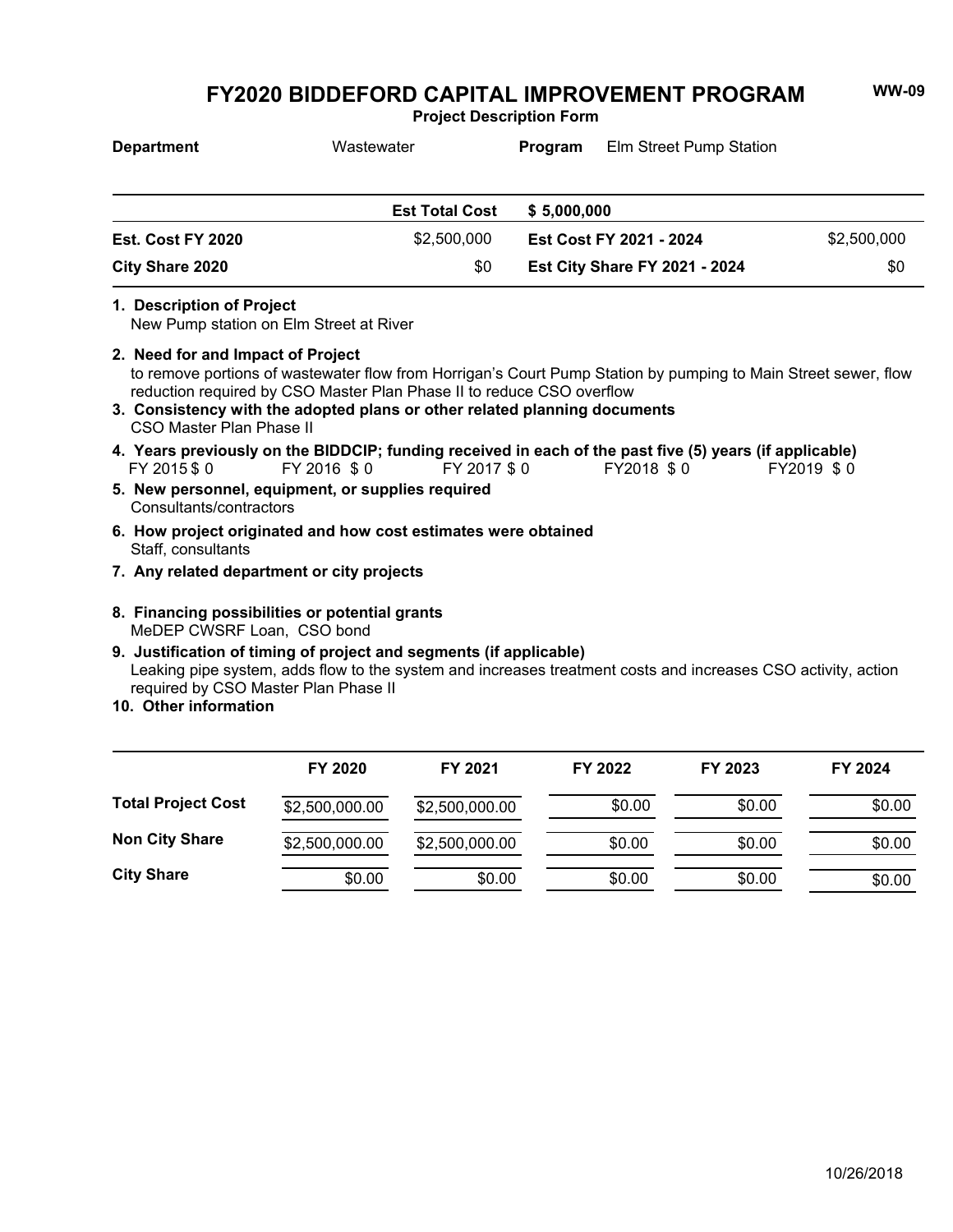**Project Description Form**

| <b>Department</b> | Wastewater            | Program                 | <b>Engineering Analysis</b>          |     |
|-------------------|-----------------------|-------------------------|--------------------------------------|-----|
|                   | <b>Est Total Cost</b> | \$40,000                |                                      |     |
| Est. Cost FY 2020 | \$40,000              | Est Cost FY 2021 - 2024 |                                      | \$0 |
| City Share 2020   | \$0                   |                         | <b>Est City Share FY 2021 - 2024</b> | \$0 |

#### **1. Description of Project**

Engineering Analysis on Aeration basins.

### **2. Need for and Impact of Project**

Have and Engineering firm come in and do a complete analysis on the integrity of both Aeration basins prior to any capital work being performed.

- Coating of aeration tanks. **3. Consistency with the adopted plans or other related planning documents**
- FY 2015 \$ 0 FY 2016 \$ 0 FY 2017 \$ 0 FY2018 \$ 0 FY2019 \$ 0 **4. Years previously on the BIDDCIP; funding received in each of the past five (5) years (if applicable)**
- **5. New personnel, equipment, or supplies required**
- To make sure the integrity of the concrete meets all requirements and standards. Cost estimated by staff. **6. How project originated and how cost estimates were obtained**
- **7. Any related department or city projects**
- **8. Financing possibilities or potential grants**

### **9. Justification of timing of project and segments (if applicable)**

This Engineering/ inspection process should be performed prior to moving forward with any other related projects related to the aeration basins or clarifiers.

**10. Other information**

|                           | FY 2020     | FY 2021 | FY 2022 | FY 2023 | FY 2024 |
|---------------------------|-------------|---------|---------|---------|---------|
| <b>Total Project Cost</b> | \$40,000.00 | \$0.00  | \$0.00  | \$0.00  | \$0.00  |
| <b>Non City Share</b>     | \$40,000.00 | \$0.00  | \$0.00  | \$0.00  | \$0.00  |
| <b>City Share</b>         | \$0.00      | \$0.00  | \$0.00  | \$0.00  | \$0.00  |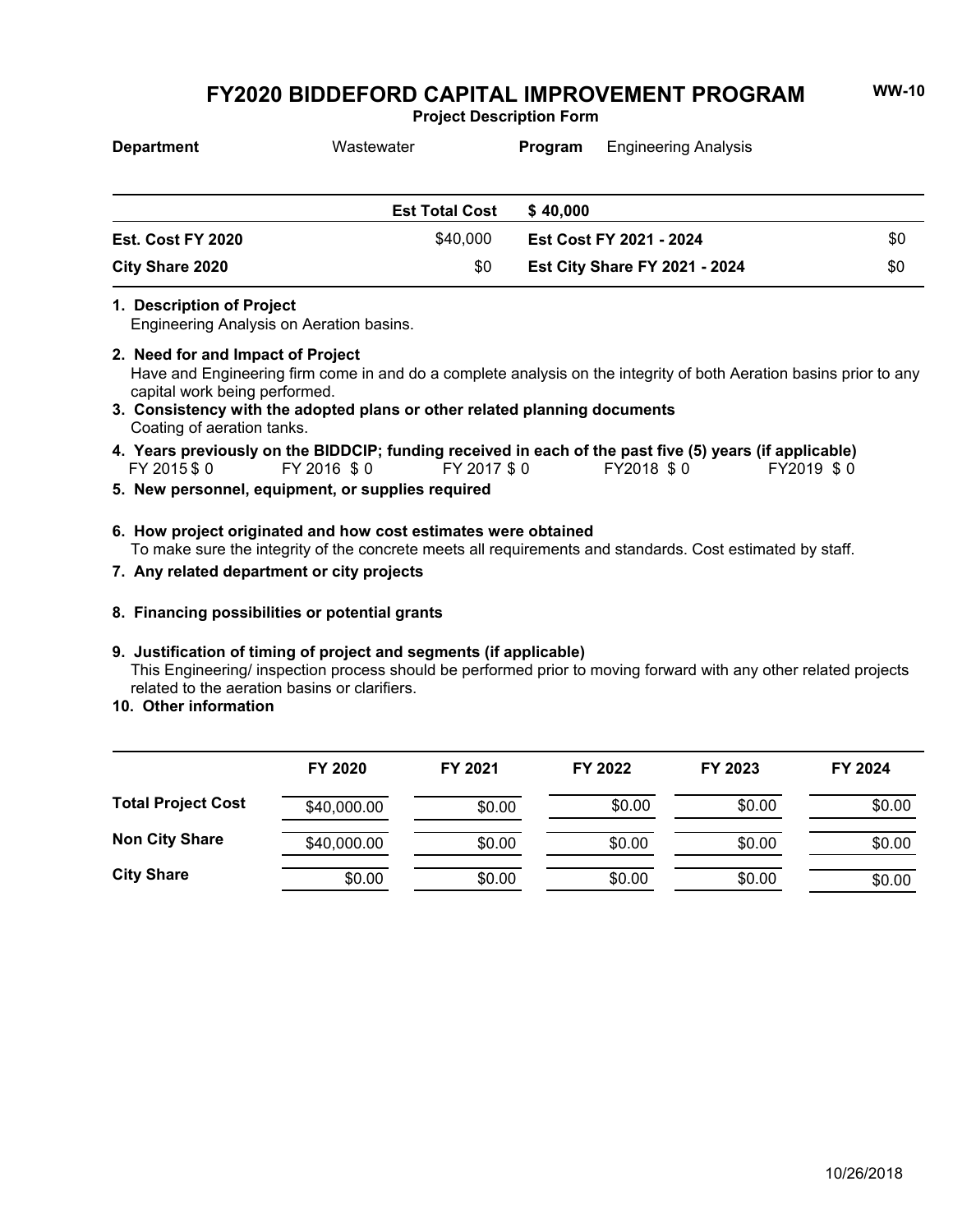**Project Description Form**

| <b>Department</b>                                                         | Wastewater                                                                                                             | Program      | <b>Flow Monitoring</b>               |                  |
|---------------------------------------------------------------------------|------------------------------------------------------------------------------------------------------------------------|--------------|--------------------------------------|------------------|
|                                                                           | <b>Est Total Cost</b>                                                                                                  | \$600,000    |                                      |                  |
| Est. Cost FY 2020                                                         | \$120,000                                                                                                              |              | Est Cost FY 2021 - 2024              | \$480,000        |
| <b>City Share 2020</b>                                                    | \$0                                                                                                                    |              | <b>Est City Share FY 2021 - 2024</b> | \$0              |
| 1. Description of Project                                                 | CSO and system Flow Monitoring Program                                                                                 |              |                                      |                  |
| 2. Need for and Impact of Project<br>required by CSO Master Plan Phase II |                                                                                                                        |              |                                      |                  |
| CSO Master Plan Phase II                                                  | 3. Consistency with the adopted plans or other related planning documents                                              |              |                                      |                  |
| FY 2015 \$0                                                               | 4. Years previously on the BIDDCIP; funding received in each of the past five (5) years (if applicable)<br>FY 2016 \$0 | FY 2017 \$ 0 | FY2018 \$ 120,000                    | FY2019 \$120,000 |
| Consultants/contractors                                                   | 5. New personnel, equipment, or supplies required                                                                      |              |                                      |                  |
| Staff and consultant                                                      | 6. How project originated and how cost estimates were obtained                                                         |              |                                      |                  |
|                                                                           | 7. Any related department or city projects                                                                             |              |                                      |                  |
|                                                                           | 8. Financing possibilities or potential grants                                                                         |              |                                      |                  |
|                                                                           | 9. Justification of timing of project and segments (if applicable)<br>Required by CSO Master Plan Phase II             |              |                                      |                  |

**10. Other information**

|                           | FY 2020      | FY 2021      | FY 2022      | FY 2023      | FY 2024      |
|---------------------------|--------------|--------------|--------------|--------------|--------------|
| <b>Total Project Cost</b> | \$120,000.00 | \$120,000.00 | \$120,000.00 | \$120,000.00 | \$120,000.00 |
| <b>Non City Share</b>     | \$120,000.00 | \$120,000.00 | \$120,000.00 | \$120,000.00 | \$120,000.00 |
| <b>City Share</b>         | \$0.00       | \$0.00       | \$0.00       | \$0.00       | \$0.00       |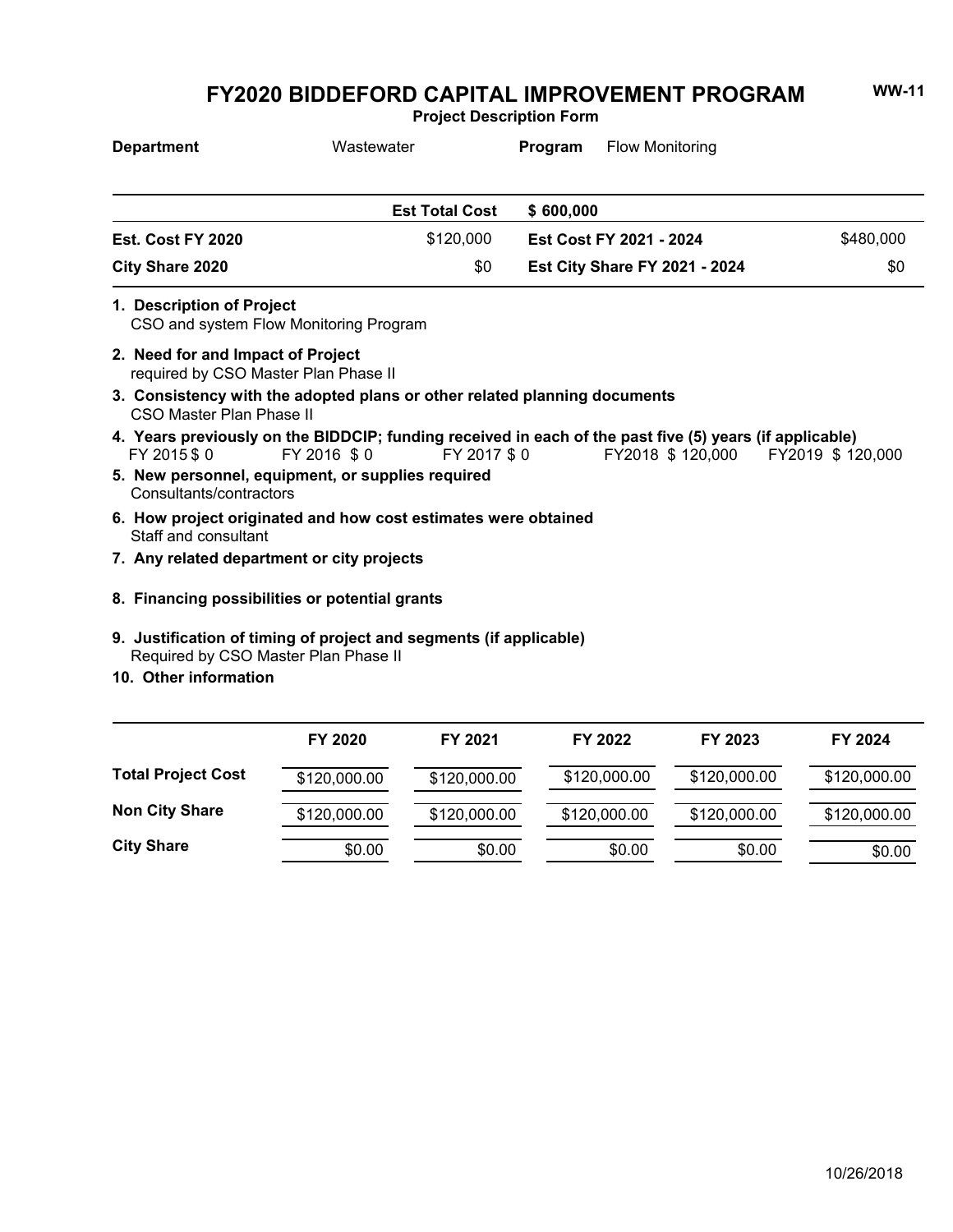**Project Description Form**

| <b>Department</b> | Wastewater            | Media in Bio-tower<br>Program        |             |
|-------------------|-----------------------|--------------------------------------|-------------|
|                   | <b>Est Total Cost</b> | \$1.050.000                          |             |
| Est. Cost FY 2020 | \$0                   | Est Cost FY 2021 - 2024              | \$1,050,000 |
| City Share 2020   | \$0                   | <b>Est City Share FY 2021 - 2024</b> | \$0         |

**1. Description of Project**

Change out Media in Bio-tower.

- Older media replacement. Life expediency is 15/20 years, Bio-tower was put on line in 1998. **2. Need for and Impact of Project**
- **3. Consistency with the adopted plans or other related planning documents**
- FY 2015 \$ 0 FY 2016 \$ 0 FY 2017 \$ 0 FY2018 \$ 0 FY2019 \$ 0 **4. Years previously on the BIDDCIP; funding received in each of the past five (5) years (if applicable)**
- **5. New personnel, equipment, or supplies required**
- Cost estimate through Bangor with similar tower and Engineering services. Originated from planned maintenance. **6. How project originated and how cost estimates were obtained**
- **7. Any related department or city projects**
- **8. Financing possibilities or potential grants**

## **9. Justification of timing of project and segments (if applicable)**

This project will be required depending on the City's growth and what type of business's are brought into the community.

**10. Other information**

|                           | FY 2020 | FY 2021      | FY 2022      | FY 2023      | FY 2024 |
|---------------------------|---------|--------------|--------------|--------------|---------|
| <b>Total Project Cost</b> | \$0.00  | \$350,000.00 | \$350,000.00 | \$350,000.00 | \$0.00  |
| <b>Non City Share</b>     | \$0.00  | \$350,000.00 | \$350,000.00 | \$350,000.00 | \$0.00  |
| <b>City Share</b>         | \$0.00  | \$0.00       | \$0.00       | \$0.00       | \$0.00  |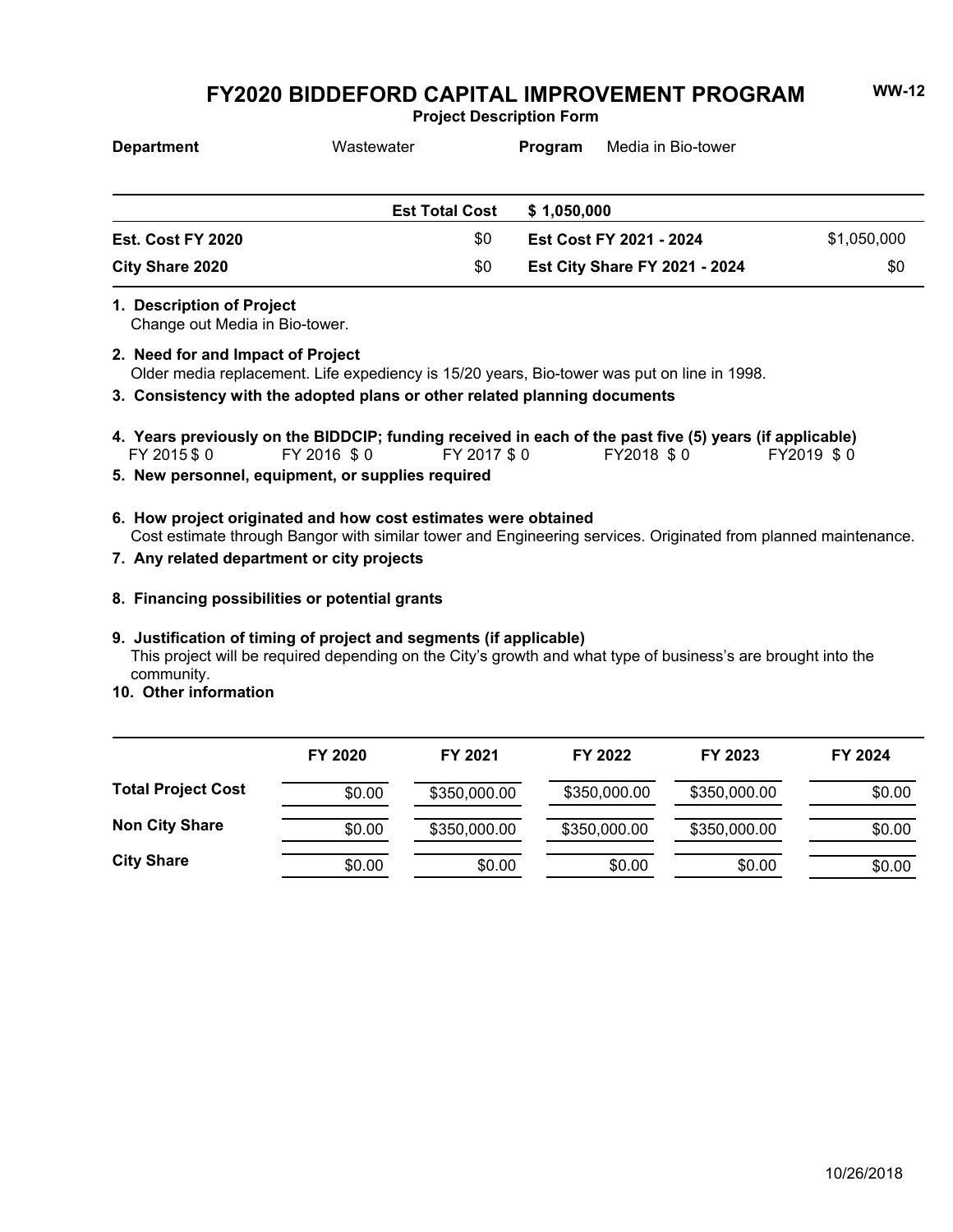**Project Description Form**

| <b>Department</b>        | Wastewater            | Recirculation pump for Aeration Basin<br><b>Program</b> |           |
|--------------------------|-----------------------|---------------------------------------------------------|-----------|
|                          | <b>Est Total Cost</b> | \$225,000                                               |           |
| <b>Est. Cost FY 2020</b> | \$100,000             | Est Cost FY 2021 - 2024                                 | \$125,000 |

# **1. Description of Project**

Recirculation pump for aeration basin (A/B) #2. Add pump into A/B at far end of tank. Run 36" piping to receiving part of A/B, install (2) two mechanical mixers and install fiberglass wall 1/3 down tank to allow anoxic zone with inline Oxidation-reduction potential (ORP) measuring.

**Est City Share FY 2021 - 2024** \$0

To allow staff to handle nitrification issues more readily through summer months and prepare for possible compliance with future permit regulations. **2. Need for and Impact of Project**

**3. Consistency with the adopted plans or other related planning documents**

- \$ 0 \$ 0 \$ 0 \$ 0 \$ 75,000 **4. Years previously on the BIDDCIP; funding received in each of the past five (5) years (if applicable)** FY 2018 \$0
- **5. New personnel, equipment, or supplies required**

**City Share 2020** \$0

### **6. How project originated and how cost estimates were obtained**

Project Originated through continuous plant monitoring lab data. While looking ahead. Other New England states needing to handle nitrogen limits per E.P.A with Maine still performing testing by D.E.P. for E.P.A We are experiencing these issue now during the summer months.

### Concrete and steel analysis of aeration basins and clarifiers prior to any capital projects. **7. Any related department or city projects**

**8. Financing possibilities or potential grants**

### **9. Justification of timing of project and segments (if applicable)**

This project is required to control operation cost, maintenance cost and to ensure daily regulatory compliance.

**10. Other information**

|                           | FY 2020      | FY 2021      | FY 2022 | FY 2023 | FY 2024 |
|---------------------------|--------------|--------------|---------|---------|---------|
| <b>Total Project Cost</b> | \$100,000.00 | \$125,000.00 | \$0.00  | \$0.00  | \$0.00  |
| <b>Non City Share</b>     | \$100,000.00 | \$125,000.00 | \$0.00  | \$0.00  | \$0.00  |
| <b>City Share</b>         | \$0.00       | \$0.00       | \$0.00  | \$0.00  | \$0.00  |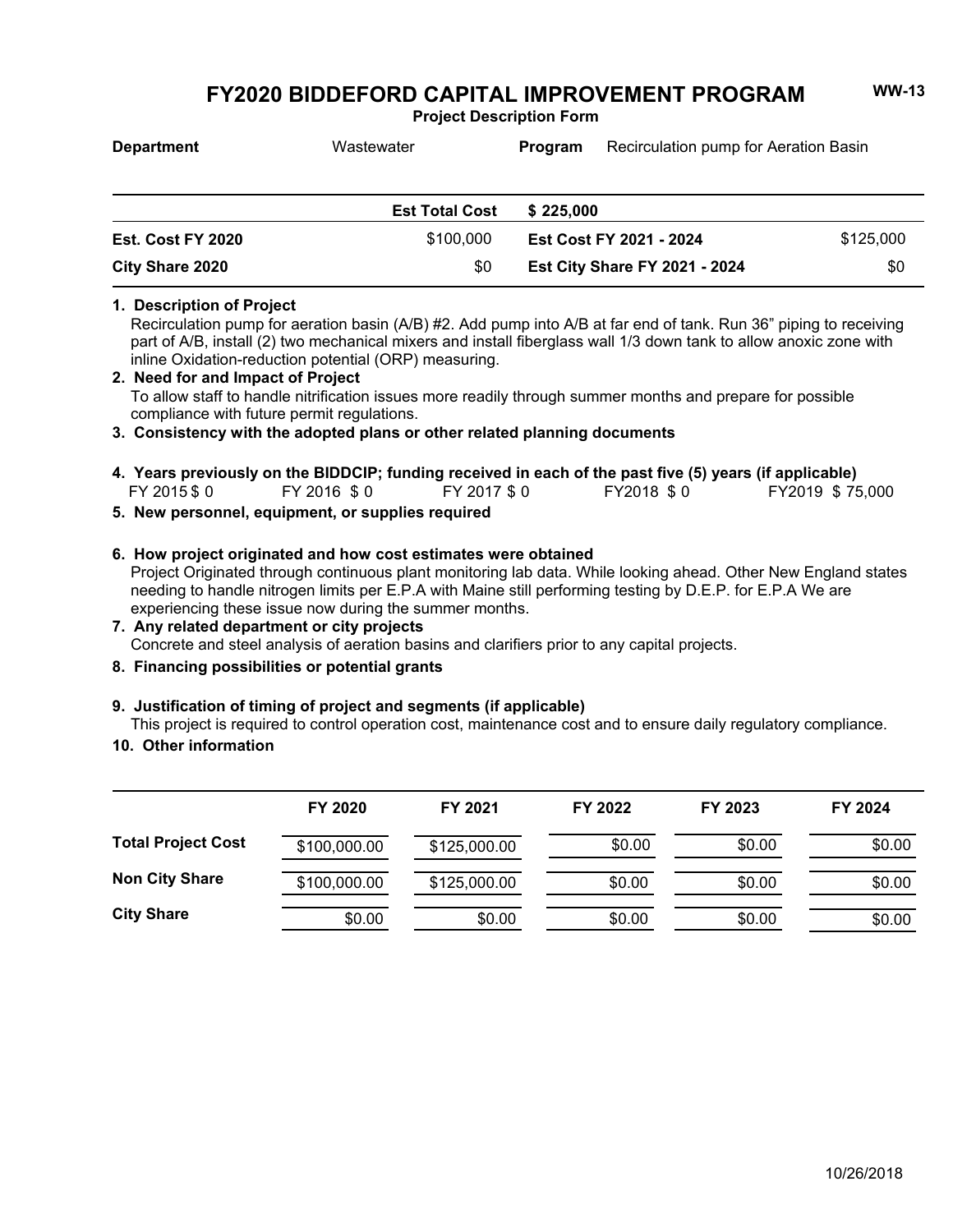**Project Description Form**

| <b>Department</b>        | Wastewater            | Sewer Mapping Updates, Phase I<br>Program |           |
|--------------------------|-----------------------|-------------------------------------------|-----------|
|                          | <b>Est Total Cost</b> | \$500.000                                 |           |
| <b>Est. Cost FY 2020</b> | \$250,000             | Est Cost FY 2021 - 2024                   | \$250,000 |

## **1. Description of Project**

Sewer Mapping Updates Phase I. This project will verify the current digital sewer mapping, update all elevation data and make the data available to the necessary City departments and personnel on portable devices, such as tablets, from a central server.

**Est City Share FY 2021 - 2024** \$0

- Sewer map needs to verified/updated and GPS into a data base This project will bring us into compliance with our MS4 requirements as well as making compliance with our wastewater licensing easier.. **2. Need for and Impact of Project**
- City MS4 Stormwater Plan **3. Consistency with the adopted plans or other related planning documents**
- FY 2015 \$ 0 FY 2016 \$ 0 FY 2017 \$ 0 FY 2018 \$ 0 FY 2019 \$ 250,000 **4. Years previously on the BIDDCIP; funding received in each of the past five (5) years (if applicable)** FY 2016 \$0
- consultants/contractors **5. New personnel, equipment, or supplies required**
- Staff and consultant **6. How project originated and how cost estimates were obtained**
- IT, Stormwater **7. Any related department or city projects**
- **8. Financing possibilities or potential grants**

**City Share 2020** \$0

### **9. Justification of timing of project and segments (if applicable)**

Mapping needs to be updated to verify attributes and to create digital data base. MS4 requirements are making digital sewer mapping necessary. We are at this time required to have the Thatcher Brook watershed sewer system digitally mapped. The current data set is incomplete and needs to be completed.

### **10. Other information**

In the early 2000's the City's combined sewer system mapping was converted from paper maps to digital mapping by CDM engineers. Cost limitations at the time only allowed for the conversion of paper maps to digital. No verification or elevation data was included at the time

|                           | FY 2020      | FY 2021      | FY 2022 | FY 2023 | FY 2024 |
|---------------------------|--------------|--------------|---------|---------|---------|
| <b>Total Project Cost</b> | \$250,000.00 | \$250,000.00 | \$0.00  | \$0.00  | \$0.00  |
| <b>Non City Share</b>     | \$250,000.00 | \$250,000.00 | \$0.00  | \$0.00  | \$0.00  |
| <b>City Share</b>         | \$0.00       | \$0.00       | \$0.00  | \$0.00  | \$0.00  |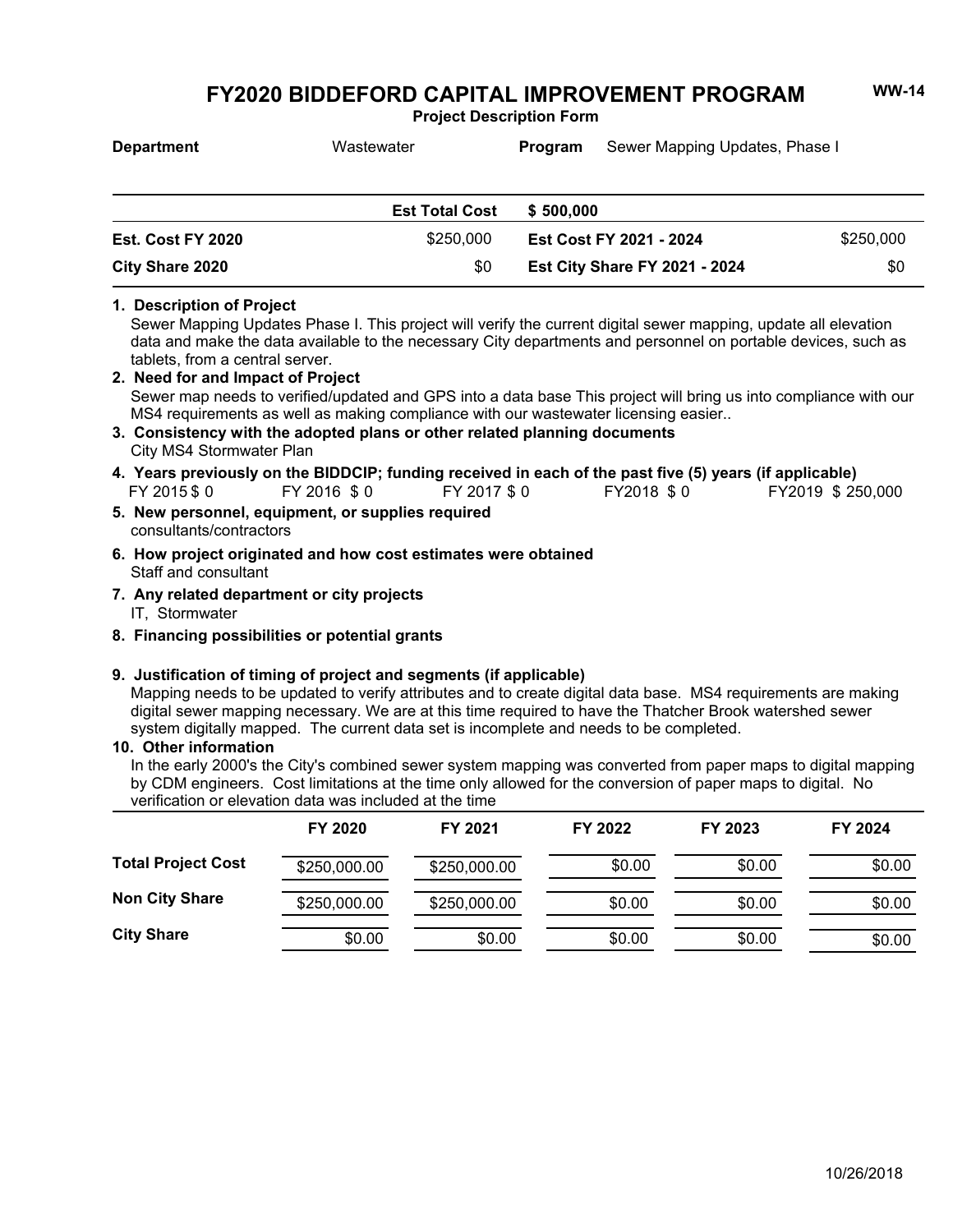**Project Description Form**

| <b>Department</b>                                   | Wastewater                                                                                                                                                                            | Program     | Sewer Pipe Lining                    |                  |
|-----------------------------------------------------|---------------------------------------------------------------------------------------------------------------------------------------------------------------------------------------|-------------|--------------------------------------|------------------|
|                                                     | <b>Est Total Cost</b>                                                                                                                                                                 | \$1,000,000 |                                      |                  |
| Est. Cost FY 2020                                   | \$200,000                                                                                                                                                                             |             | Est Cost FY 2021 - 2024              | \$800,000        |
| <b>City Share 2020</b>                              |                                                                                                                                                                                       | \$0         | <b>Est City Share FY 2021 - 2024</b> | \$0              |
| 1. Description of Project                           | Line various segments of pipe throughout the City                                                                                                                                     |             |                                      |                  |
| 2. Need for and Impact of Project                   | Flow reduction is required by CSO Master Plan Phase II                                                                                                                                |             |                                      |                  |
| CSO Master Plan Phase II                            | 3. Consistency with the adopted plans or other related planning documents                                                                                                             |             |                                      |                  |
| FY 2015 \$0                                         | 4. Years previously on the BIDDCIP; funding received in each of the past five (5) years (if applicable)<br>FY 2016 \$0                                                                | FY 2017 \$0 | FY2018 \$0                           | FY2019 \$200,000 |
| consultants/contractors                             | 5. New personnel, equipment, or supplies required                                                                                                                                     |             |                                      |                  |
| Staff and consultant                                | 6. How project originated and how cost estimates were obtained                                                                                                                        |             |                                      |                  |
| 7. Any related department or city projects          |                                                                                                                                                                                       |             |                                      |                  |
| MeDEP CWSRF                                         | 8. Financing possibilities or potential grants                                                                                                                                        |             |                                      |                  |
| by CSO Master Plan Phase II<br>10 Other information | 9. Justification of timing of project and segments (if applicable)<br>Leaking pipe system, adds flow to the system and increases treatment costs and increases CSO activity, required |             |                                      |                  |

**10. Other information**

|                           | FY 2020      | FY 2021      | FY 2022      | FY 2023      | FY 2024      |
|---------------------------|--------------|--------------|--------------|--------------|--------------|
| <b>Total Project Cost</b> | \$200,000.00 | \$200,000.00 | \$200,000.00 | \$200,000.00 | \$200,000.00 |
| <b>Non City Share</b>     | \$200,000.00 | \$200,000.00 | \$200,000.00 | \$200,000.00 | \$200,000.00 |
| <b>City Share</b>         | \$0.00       | \$0.00       | \$0.00       | \$0.00       | \$0.00       |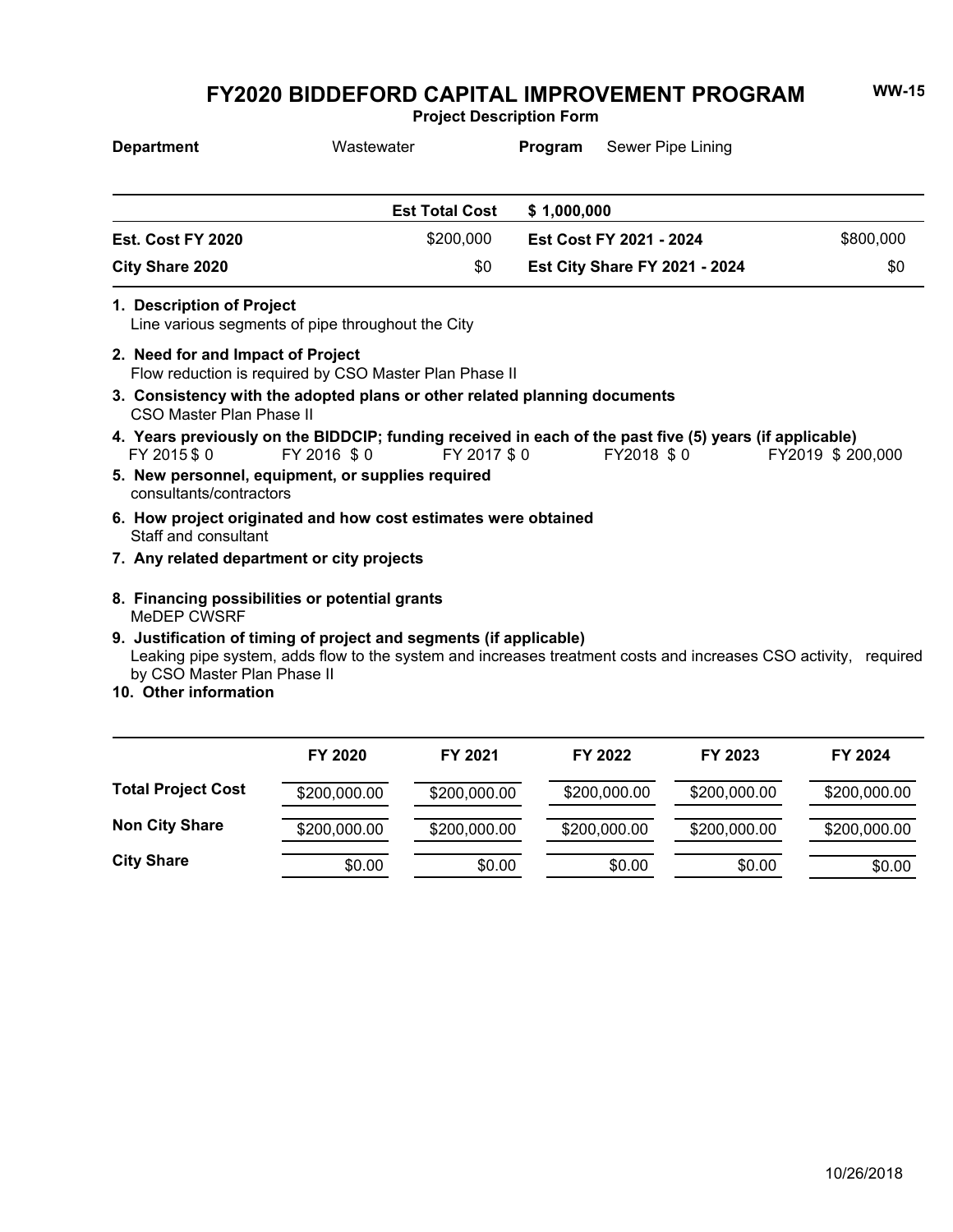**Project Description Form**

| <b>Department</b>                                                                                                         | Wastewater  |                       | Program     | Sewer Pipe Replacement Along River   |             |
|---------------------------------------------------------------------------------------------------------------------------|-------------|-----------------------|-------------|--------------------------------------|-------------|
|                                                                                                                           |             | <b>Est Total Cost</b> | \$1,200,000 |                                      |             |
| Est. Cost FY 2020                                                                                                         |             | \$0                   |             | Est Cost FY 2021 - 2024              | \$1,200,000 |
| <b>City Share 2020</b>                                                                                                    |             | \$0                   |             | <b>Est City Share FY 2021 - 2024</b> | \$0         |
| 1. Description of Project<br>Replace/line sewer pipe along river from Elm Street to Horrrigan's Court                     |             |                       |             |                                      |             |
| 2. Need for and Impact of Project<br>Flow reduction is required by CSO Master Plan Phase II                               |             |                       |             |                                      |             |
| 3. Consistency with the adopted plans or other related planning documents<br>CSO Master Plan Phase II                     |             |                       |             |                                      |             |
| 4. Years previously on the BIDDCIP; funding received in each of the past five (5) years (if applicable)<br>FY 2015 \$0    | FY 2016 \$0 | FY 2017 \$0           |             | FY2018 \$0                           | FY2019 \$0  |
| 5. New personnel, equipment, or supplies required<br>consultants/contractors                                              |             |                       |             |                                      |             |
| 6. How project originated and how cost estimates were obtained<br>Staff and consultant                                    |             |                       |             |                                      |             |
| 7. Any related department or city projects                                                                                |             |                       |             |                                      |             |
| 8. Financing possibilities or potential grants<br>MeDEP CWSRF                                                             |             |                       |             |                                      |             |
| 9. Justification of timing of project and segments (if applicable)<br>Flow reduction required by CSO Master Plan Phase II |             |                       |             |                                      |             |

**10. Other information**

|                           | FY 2020 | FY 2021 | FY 2022      | FY 2023      | FY 2024 |
|---------------------------|---------|---------|--------------|--------------|---------|
|                           |         |         |              |              |         |
| <b>Total Project Cost</b> | \$0.00  | \$0.00  | \$600,000.00 | \$600,000.00 | \$0.00  |
| <b>Non City Share</b>     | \$0.00  | \$0.00  | \$600,000.00 | \$600,000.00 | \$0.00  |
| <b>City Share</b>         | \$0.00  | \$0.00  | \$0.00       | \$0.00       | \$0.00  |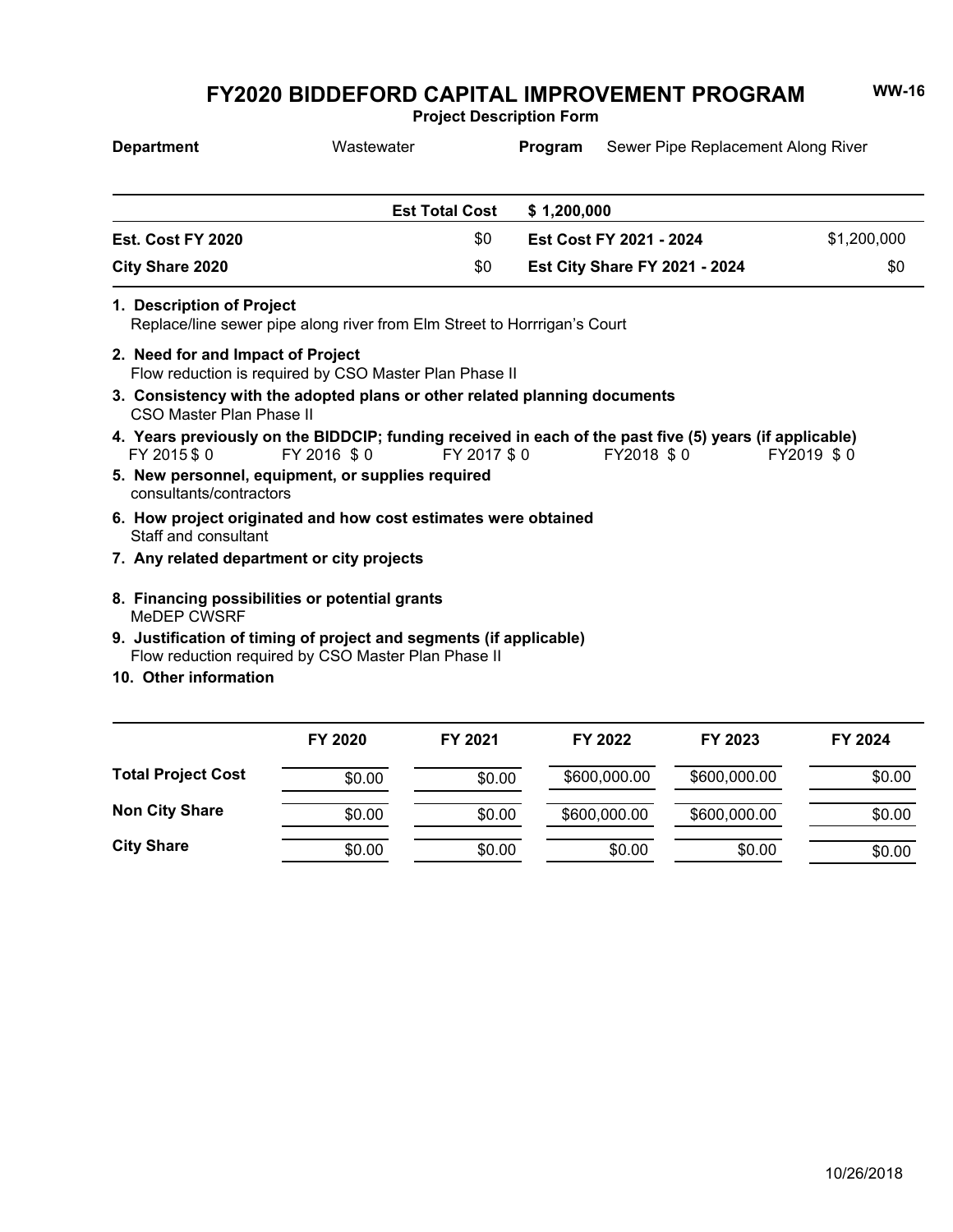**Project Description Form**

| <b>Department</b>                                                    | Wastewater                                                                                                                                                             |             |           | <b>Program</b> South Street Sewer Separation |                     |
|----------------------------------------------------------------------|------------------------------------------------------------------------------------------------------------------------------------------------------------------------|-------------|-----------|----------------------------------------------|---------------------|
|                                                                      | <b>Est Total Cost</b>                                                                                                                                                  |             | \$500,000 |                                              |                     |
| Est. Cost FY 2020                                                    |                                                                                                                                                                        | \$0         |           | Est Cost FY 2021 - 2024                      | \$500,000           |
| <b>City Share 2020</b>                                               |                                                                                                                                                                        | \$0         |           | <b>Est City Share FY 2021 - 2024</b>         | \$0                 |
| 1. Description of Project                                            | South Street Sewer Separation Elm to Mount Pleasant                                                                                                                    |             |           |                                              |                     |
| 2. Need for and Impact of Project<br>Continued Sewer separation work |                                                                                                                                                                        |             |           |                                              |                     |
| CSO Master Plan Phase II                                             | 3. Consistency with the adopted plans or other related planning documents                                                                                              |             |           |                                              |                     |
| FY 2015 \$0                                                          | 4. Years previously on the BIDDCIP; funding received in each of the past five (5) years (if applicable)<br>FY 2016 \$0                                                 | FY 2017 \$0 |           | FY2018 \$0                                   | FY2019 \$ 2,142,000 |
| consultants/contractors                                              | 5. New personnel, equipment, or supplies required                                                                                                                      |             |           |                                              |                     |
| Staff                                                                | 6. How project originated and how cost estimates were obtained                                                                                                         |             |           |                                              |                     |
| 7. Any related department or city projects                           |                                                                                                                                                                        |             |           |                                              |                     |
| 8. Financing possibilities or potential grants<br><b>CWSRF</b> loan  |                                                                                                                                                                        |             |           |                                              |                     |
| 10. Other information                                                | 9. Justification of timing of project and segments (if applicable)<br>Complete prior to paving project. Flow reduction/separation required by CSO Master Plan Phase II |             |           |                                              |                     |

|                           | FY 2020 | FY 2021      | FY 2022 | FY 2023 | FY 2024 |
|---------------------------|---------|--------------|---------|---------|---------|
| <b>Total Project Cost</b> | \$0.00  | \$500,000.00 | \$0.00  | \$0.00  | \$0.00  |
| <b>Non City Share</b>     | \$0.00  | \$500,000.00 | \$0.00  | \$0.00  | \$0.00  |
| <b>City Share</b>         | \$0.00  | \$0.00       | \$0.00  | \$0.00  | \$0.00  |